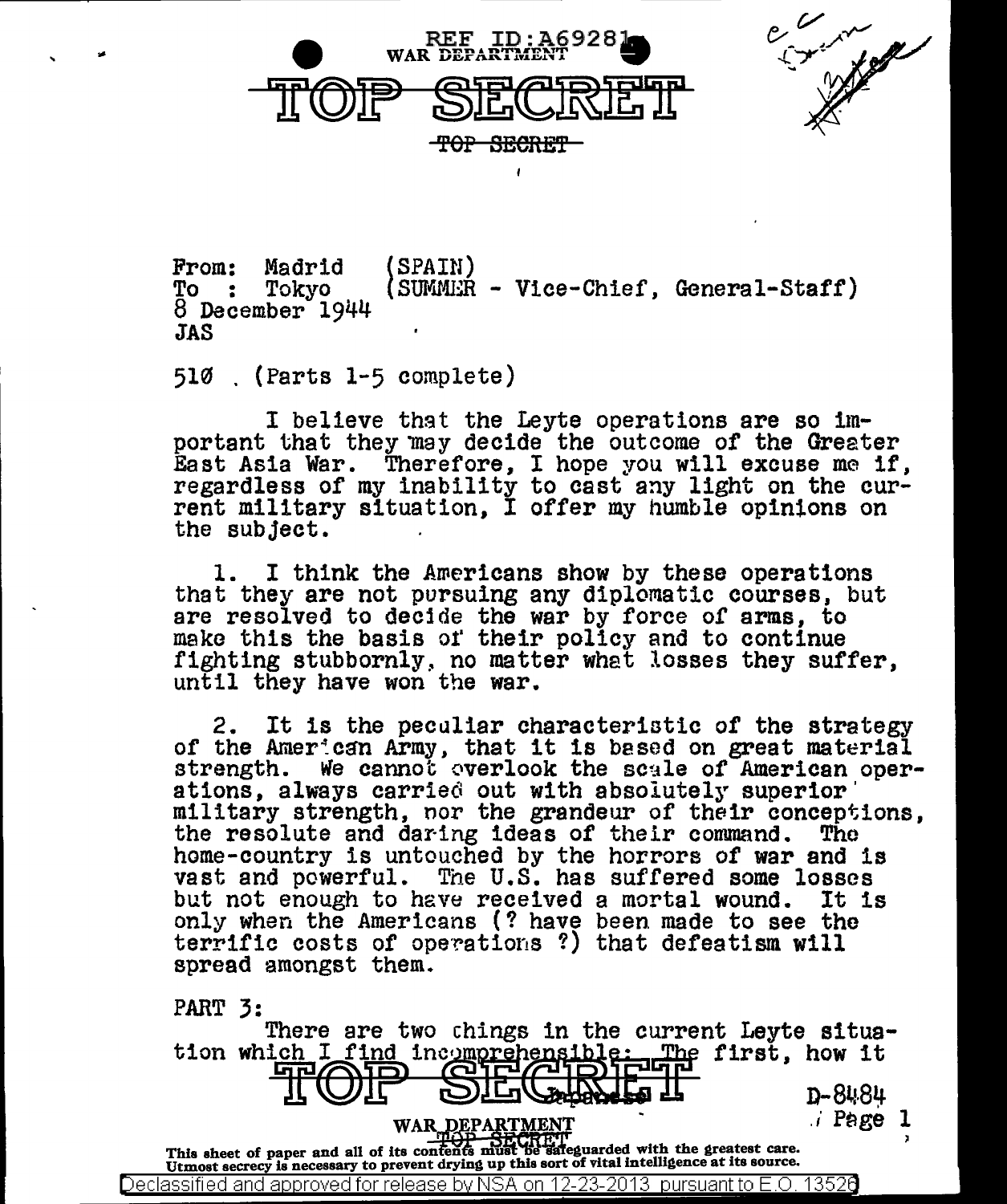

<del>OP SECRET</del>

is that our navy, after inflicting such tremendous losses on the enemy, should then, to all purposes, have disappeared from view, while enemy-task forces keep on appearing in the Philippine waters, and the enemy continues to organize great transport convoys and to supply his troops; the second, how it is that our air strength, which could so easily be concentrated and supplied, has not gained that air superiority in the Philippines which would give us mastery of the seas.

In opposing enemy operations which are on a great scale, we too, must make our preparations and our plans on a great scale. Against the enemy's tenacity we must pit equal tenacity with equal disregard of losses.

The enemy is now carrying out continual air-raids against Japan proper, but I judge these raids to be containing operations connected with the Philippines opera- tions.

In my opinion it is absolutely necessary that we concentrate all our air strength in the Philippines, and immediately wipe out the enemy's landing forces with superior strength, and thus decide the Greater East Asia War at this time.

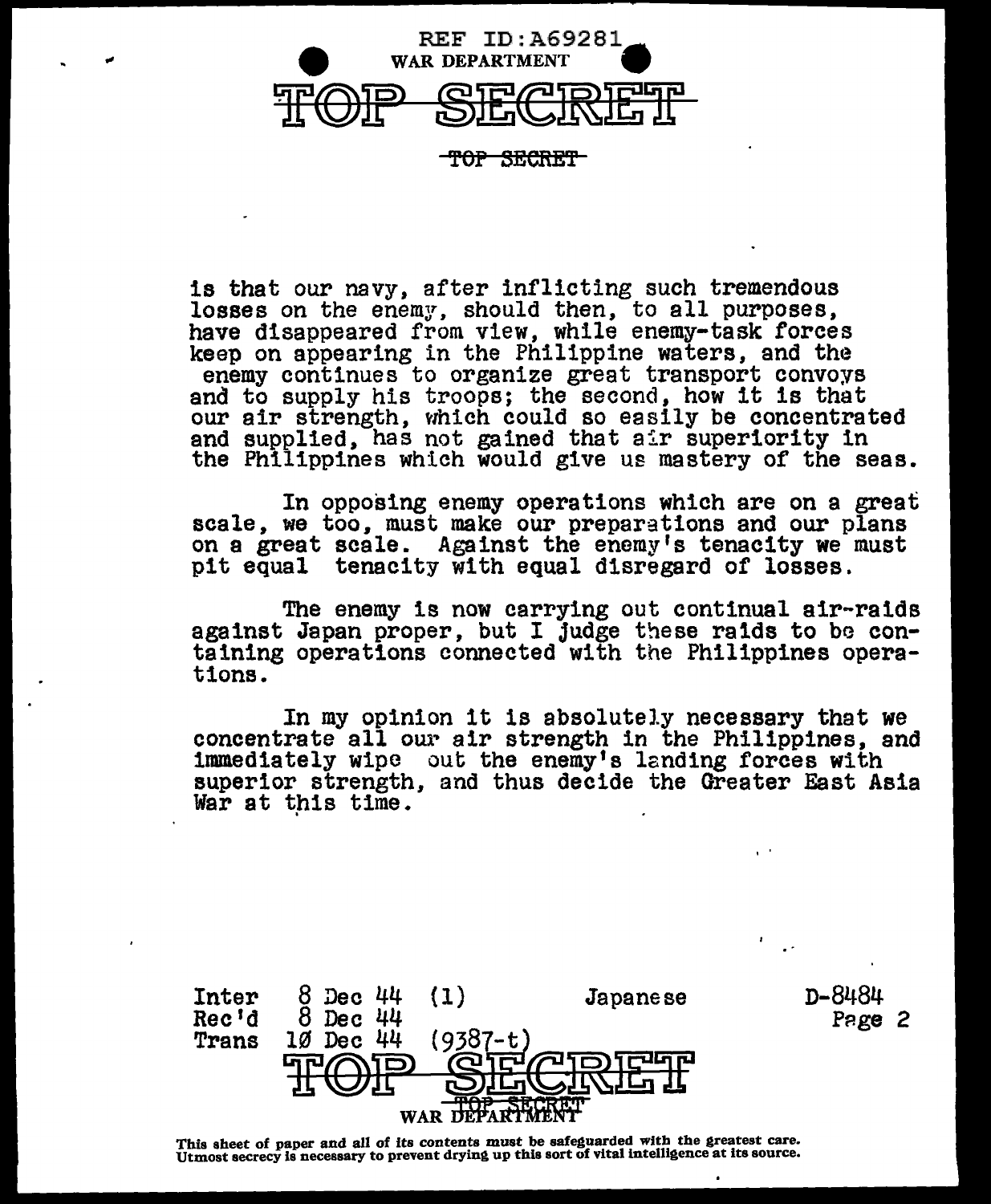

From: Berlin (Oshima) To: Tokyo 11 October 1944 . JAA

#1135

Message  $#322$  sent from the Embassy in France to Your Excellency.

At the time when we evacuated our office at Vichy the condition of public order was extremely bad, and I was very approhensive that some untoward situation might arise in that place or its vicinity. Because of air raids and the activities of the Maquis I considered it both from the standpoint of preservation and safety to be very difficult to convey such an important machine as the HINOKI from. Vichy to Belfort, a distance of 500 kilometers (it Therefore, we took four days to make the trip). decided to destroy the machine.

As for its destruction I entrusted the matter to the two men who are in charge of it and two other members of my staff, and they completed the destruction between 10 p.m. on the 19th of August and 2 a.m. on the following day. As for the place and operation by which the destruction was carried out, on the basis of your instructions given in your circular telegram #2330<sup>a</sup> in 1941, wo first removed the covers from the body of the machine and the rectifier, then we took the cryptographic unit and the printing unit apart by removing We then detached the connecting unit the screws. and dismounted it into its smallest components, after which we knocked it to pieces with a hammer. We were particularly careful to destroy the cryptographic unit completely. The inflammable parts

WAR<del>T DEPARTMEN</del>T

This sheet of paper and all of its contents must be safeguarded with the greatest care.<br>Utmost secrecy is necessary to prevent drying up this sort of vital intelligence at its source.

סיה

Page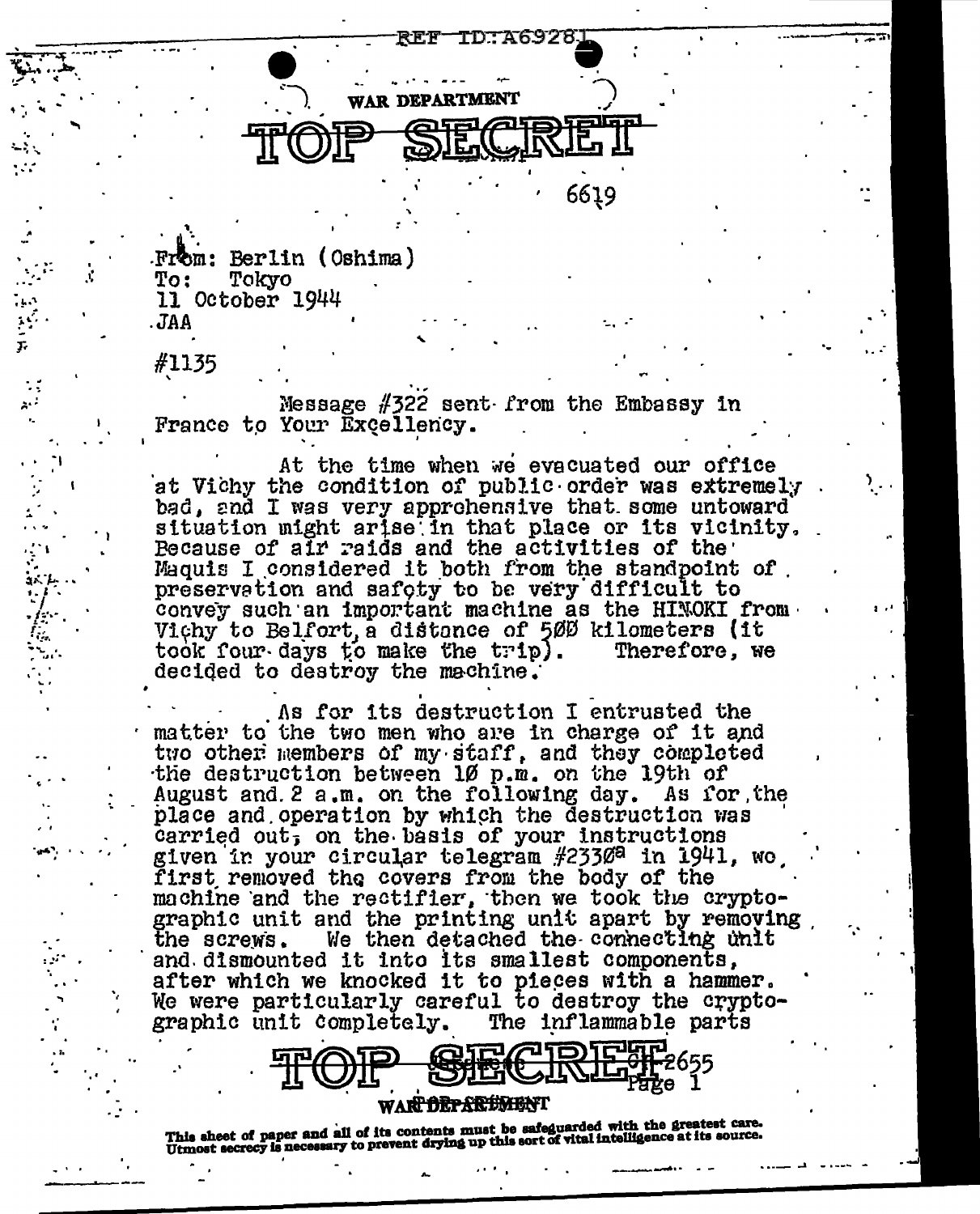**REF ID: A69281** 

**WAR DEPARTMENT ar** 

such as the electric wires, plug board, and ebonite rods we burned up with a mixture of gasoline and fuel oil. Among the various parts that we took apart and destroyed we took the frames of the cryptographic unit and the printing unit, the frame of the rectifier and the typewriters (a) and (b) and before dawn on the 20th threw them away and scattered them about in various places from three to five kilometers northwest of Vichy (these were places that we had selected beforehand when we considered that such an occasion might arise). As for the other small parts we threw them in the river along the road between Vichy and Dijon during the 20th and 21st of August as we went along.

 $C1 - 2645$ .

WAR DEPARTMENT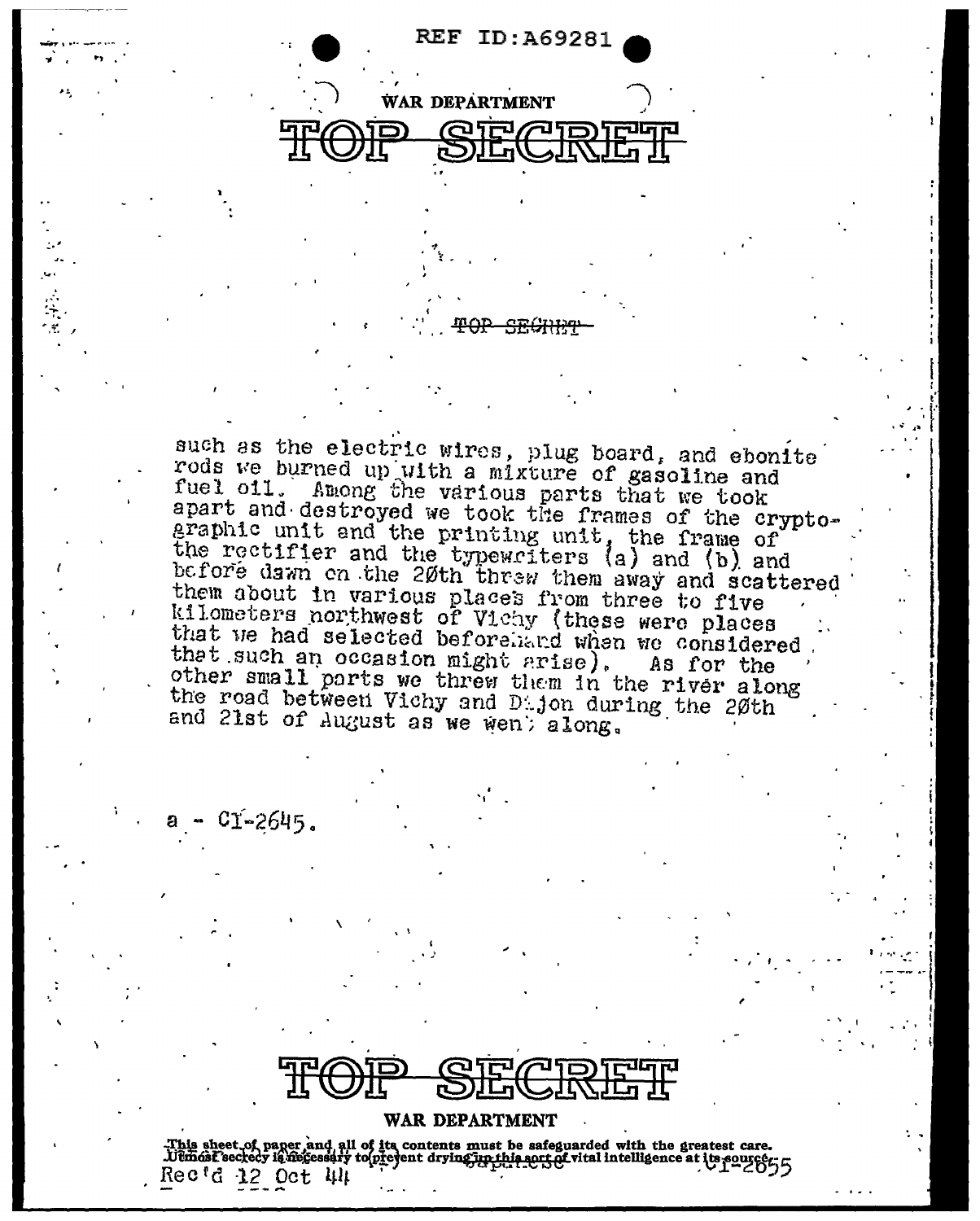**REF ID: A69281** 

### **WAR DEPARTMENT** TOP SECRET ULTRA

London (GRURK) **From:** Tot Tokyo (Winter) (Head. General Affairs : ection) 13 August 1940 **JAS** 

139 Five-part message

 $(Part 1)$ 

Ansver to your vire #521".

I have as yet no evidence as to whether or not 1. the British have already solved Japanese codes. However. according to a reliable source. "both England and Germany have succeeded in solving the codes of almost all the major nations in the world, and the British Secret Intelligence Bureau employs Koreans and Chinese." An American Aide fHOSAKAN' stated. "The English can solve any code. no matter how good, within a week, so you will have to communicate secret material by messenger only." Consequently I have become cautious fin sending messages1. fearing that my wires may be solved and read.

 $(Part 2)$ 

In peace-time England, the Army, Navy, and Air 2. Force each had an agency for cryptanalytic and other intel-

**Japanese** 

C - 1166

and in hoadse

Page 1

## <del>POP SECRET ULTRA</del> VAR DEPARTMENT

 $\mathcal{L}^{\mathcal{L}}$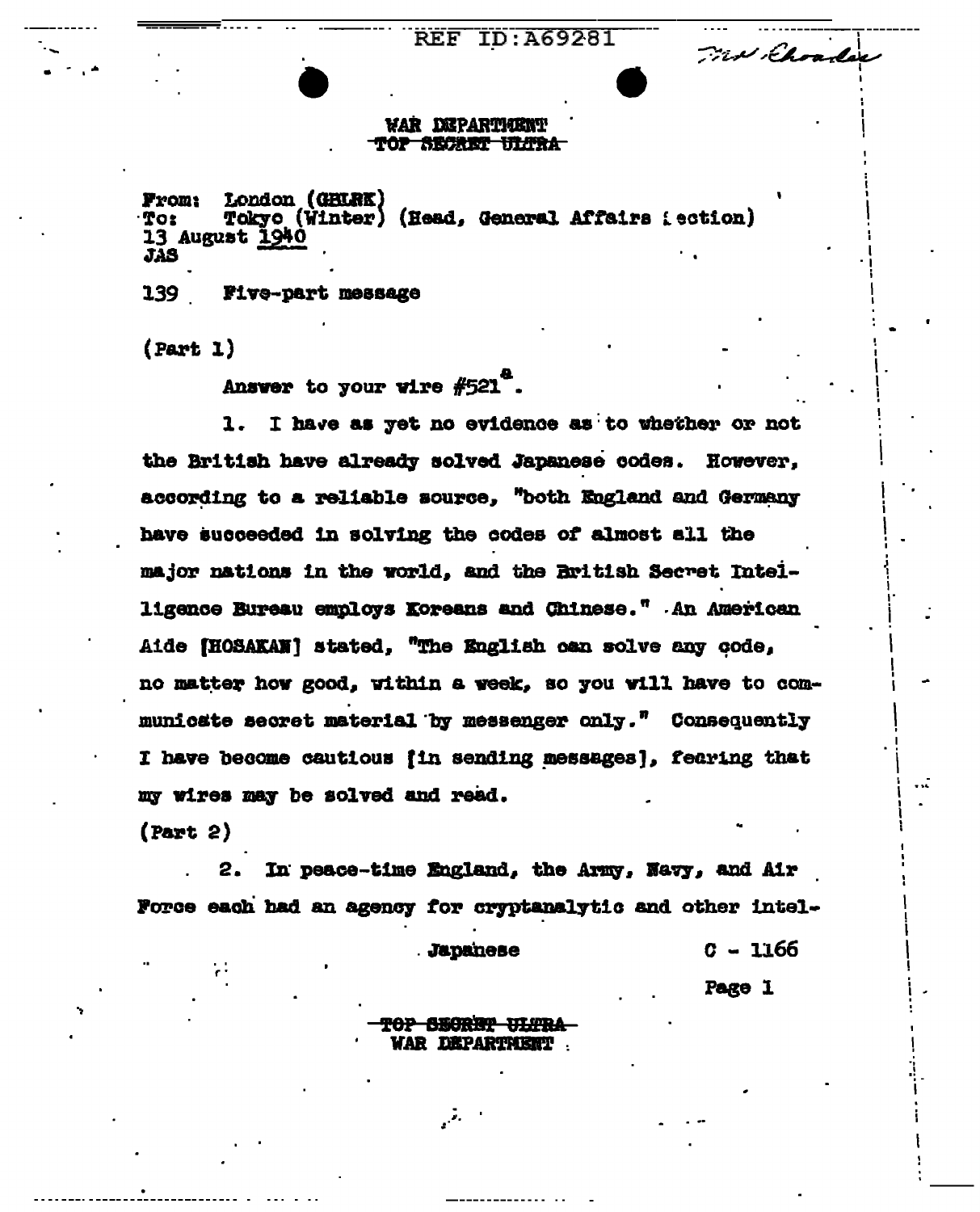#### war Insparciment TOP SEARING WITH

ligence activities. (In the War Minlatry is we a section in the Intolligenco Department.) It is almost certain that when the war started a joint Storet Intelligence Burery (called "The Black Chember") was set up, which is carrying on crypteralytic work with the aid of a great number of expert Specialists collected for the purpose. However, we do not know who controls this Bureau, how it is organized or anything of that sort.

 $(Part 3)$ 

## GIST<sup>L</sup>

3. Mentions that he has heard that the Emitish are also intercepting uritten communications. have special switchboards for listating in on telephone conversations. and even have means for listening to conversations in private rooms.

 $(Part 4)$ 

4. Recause of all these facts, all of us are being very careful, both in the handling of code materials and in our personel speech and behavior. An aide personally tears up and burns the papers on which incoming and outgoing code mersages have been written. Hercafter please see

Japanese

C - 1166

Page 2

### <del>ARRIT TEACRE TOT</del> **WAR DEPARTMENT**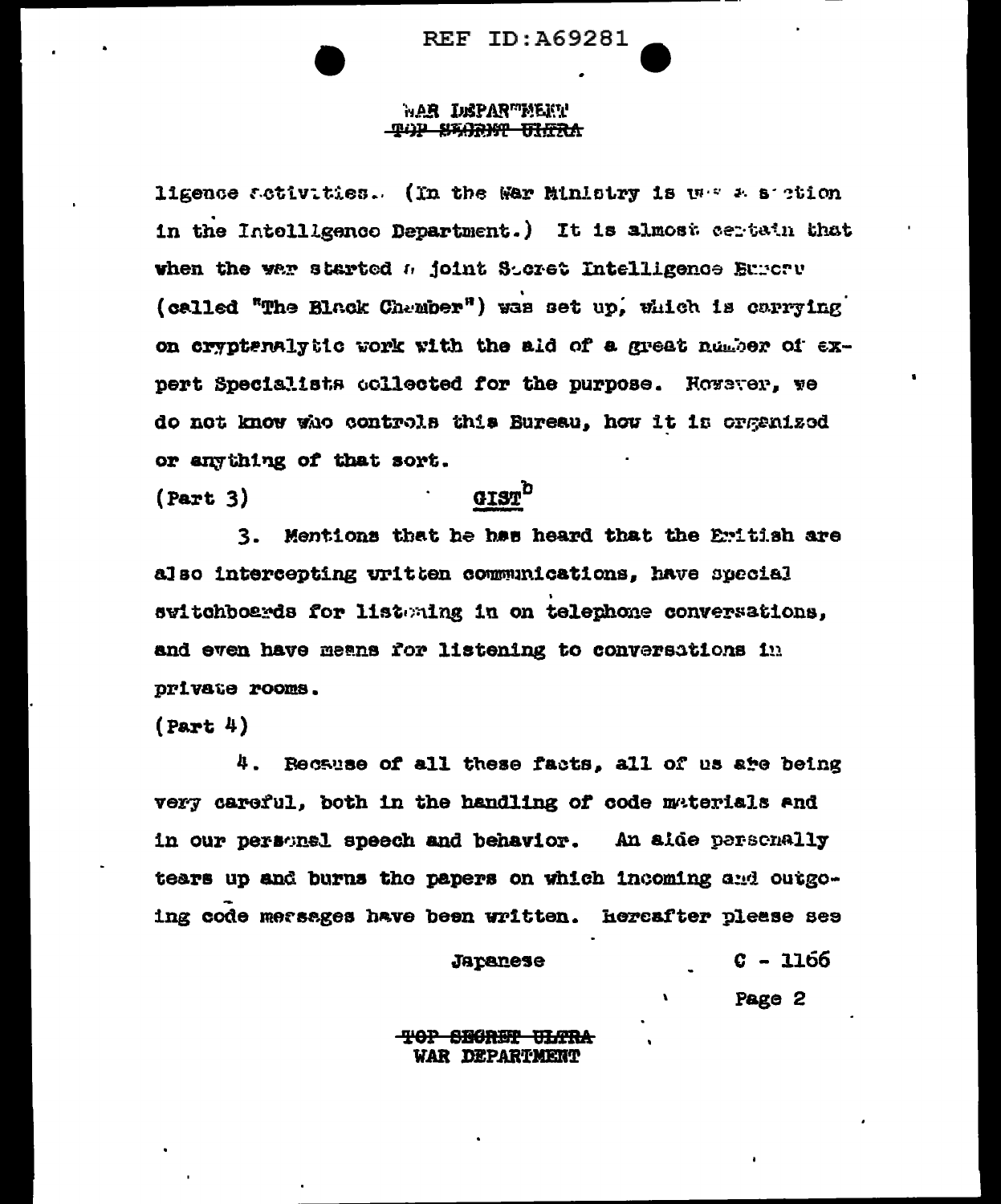#### **WAR DEPARTEMENT** <del>top Sxcret Vijna-</del>

to it that messages from Japan do not contain an onerals text almost identical with a public anrouncement or a DOMEI wire, and that code text having to do with local firms is carefully composed.

 $(Part 5)$ 

5. According to a statement by a --10-- official, Germany has lately gone ahead of Britain and the United States in cryptanalysis, and has directly under the Propaganda Ministry (?intelligence?) and code schools (?in which the subject is studied systematicully?) and which serve both for research and training.

Not available. Text incomplete in Part 3.

 $c - 3.166$ Inter  $(7)$ Japanese --N--Rec'd --M--1601 26 Nov 45  $(9387 - 1)$ Page 3 **Trans** 

> TOP SECRET ULTRA WAR DEPARTMENT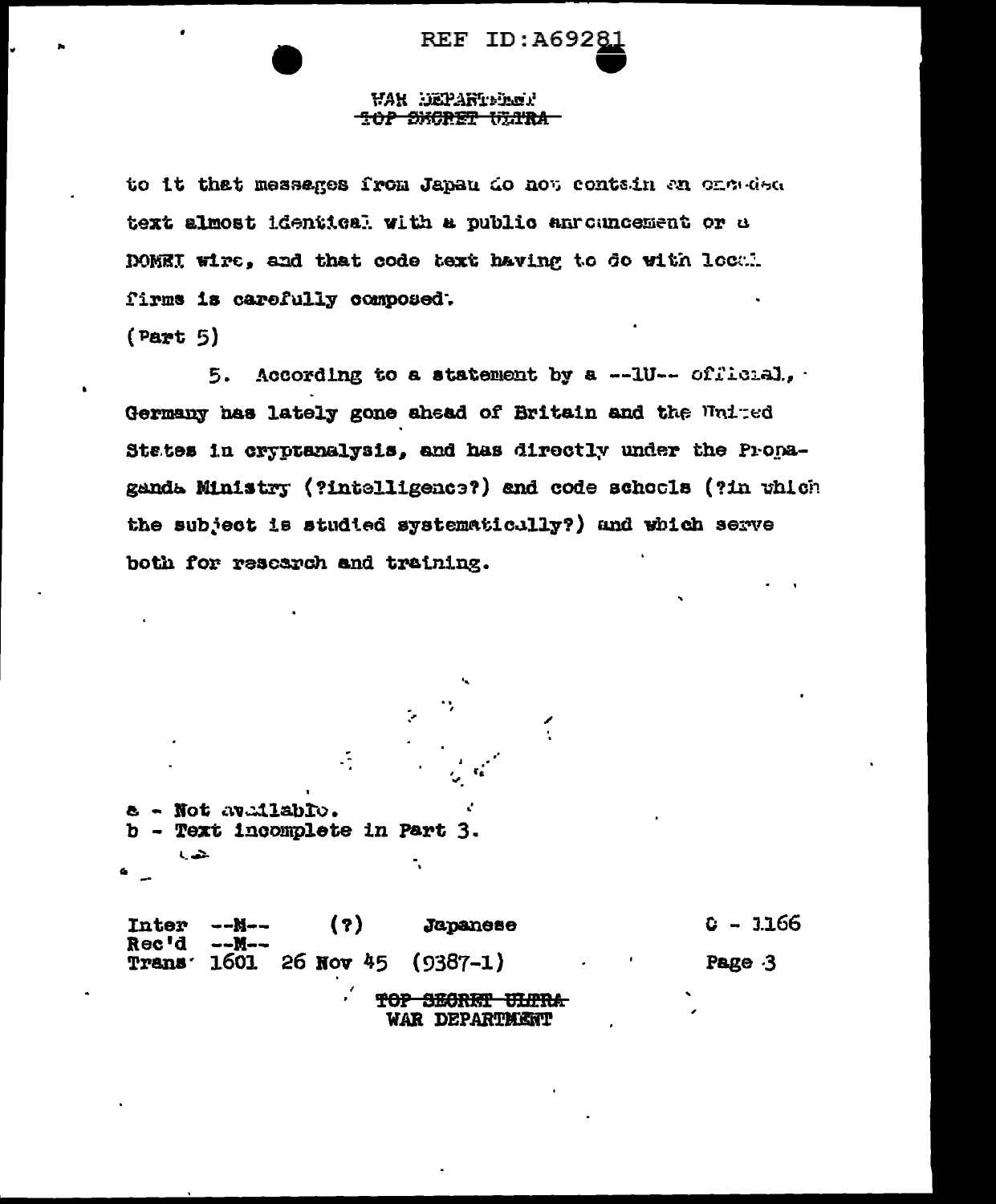Germilenay **-POREERADIMPA69281** 

 $D - 6666$ 

Berlin (GMBRK) **From:** Tokyo (Summer) (Vice Chief, General Staff) To : 24 August 1944 **JAS** 

**WAR DEPARTMENT** 

Ø59. Part  $1*$ 

ŀ.

To the Vice Chief of General Staff and to the Chief of Ordnance Administration Headquarters:

Gist of Colonel ITO's field report on the short course of the fortifications and engineers school:

> I. Training and other matters:

1. A good part of the school management visits the actual battlefields, and is assigned to actual participation in the construction of fortifications.

2. Using a very small number of instructors, they give a short course (about 3 weeks) in the construction of field fortifications to 62 officers at a time, men brought in from every area. (A good many of them are company officers with the advantage of preliminary training and men with engineering background in construction, civil-engineering, etc.)

 $2 - 12$  Agne  $#$ Parts 34 6.9.10.12 same number: Parts 2. process: Part-11 not readable.

 $26$  Aug 44  $(2)$ **Inter** Japanese Rec'd 26 Aug 44  $1559 - 18$  Oct 44 Trans  $(3022 - 1)$ 

#### **WAR DEPARTMENT**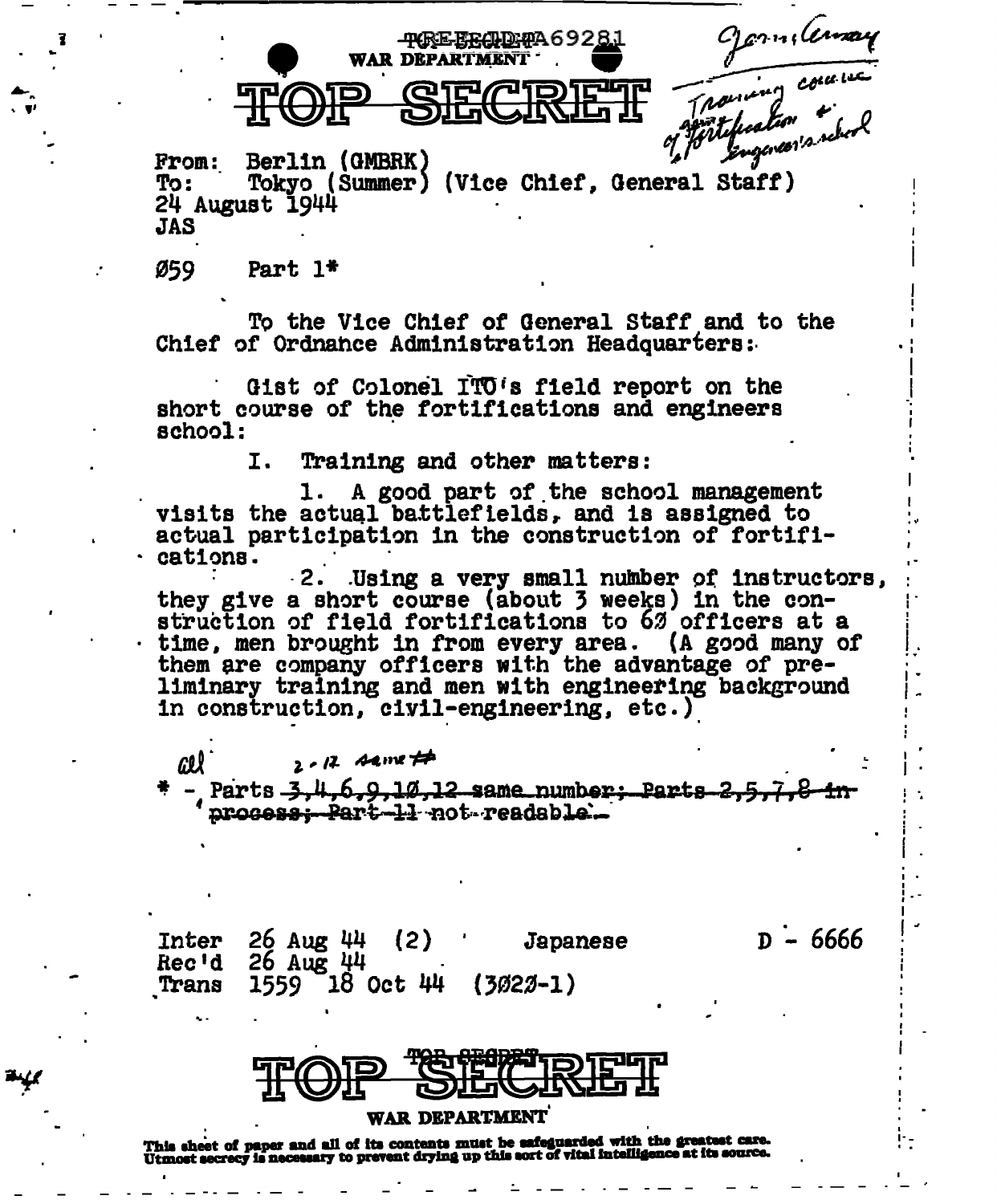

#### TOP SRORET

Berlin (GMBRK) **From:** To: Tokyo (SUMMER (Vice-chief, Gen. Staff)) 25 August 1944 **JAS** 

59 Part 2\*

The substance of the training course is 3. varied to meet new developments in the situation. In the short course, emphasis is placed on field fortifications, They and on ground fortifications in particular. teach the outline of organization of fortifications and the essentials of construction of the various kinds of armored works. They are taught the necessary practical matters for their duties as supervisors of fortificationengineer units.

4. Officers who have taken this short course are sent principally to the Eastern Front.

Parts 1, 3-12 same number.

**Inter 26 Aug 44 (2,92) Japanese** Rec'd 26 Aug 44 **Trans 0912 5 Dec 44 (9390-g)** 

D-6666

**COLLEGE ARTIST** 

#### WAR DEPARTMENT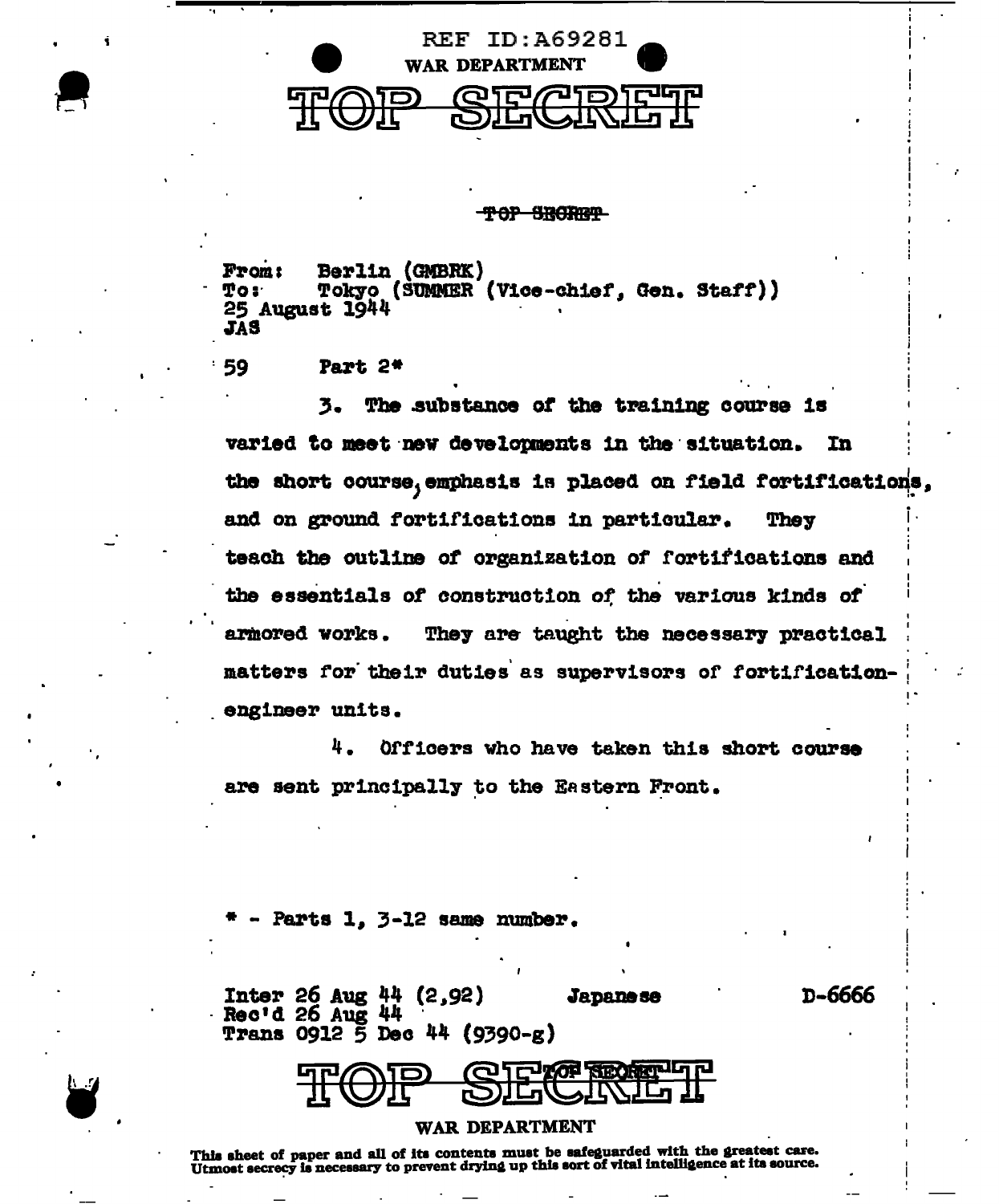

OP-BECRE

H TODT Creek 2 Units Berlin (GMBRK) **Prom:** Tokyo (SUMMER Vice Chief. Gen Staff) To: 25 August 1944 **JAS** 

#059  $(Part 3*)$ 

The TODT Organization, which is attached to the Fortfaircations Engineering Headquarters supplies labor [mostly foreign] for the construction of fortified positions. Germans drafted through labor societies are used to direct the construction work.

The German Army's present Fortification  $(Part 2).$ Organization capacity.

Up to now --2G-- there has been no sign of 1. sufficiently strong positions on the Eastern Front.

Part 10 same number  $-$  7-8 some # Parts 1-2, 4-9, 11-12 not yet readable. 3, 7, 19412 6 4w G Inter  $26$  Aug 44 (2) Rec'd 26 Aug 44

D-6666 1127 13 Sept  $44$  (9387-o) Trans **Japanese** 

<del>OP SRORIT</del>

#### WAR DEPARTMENT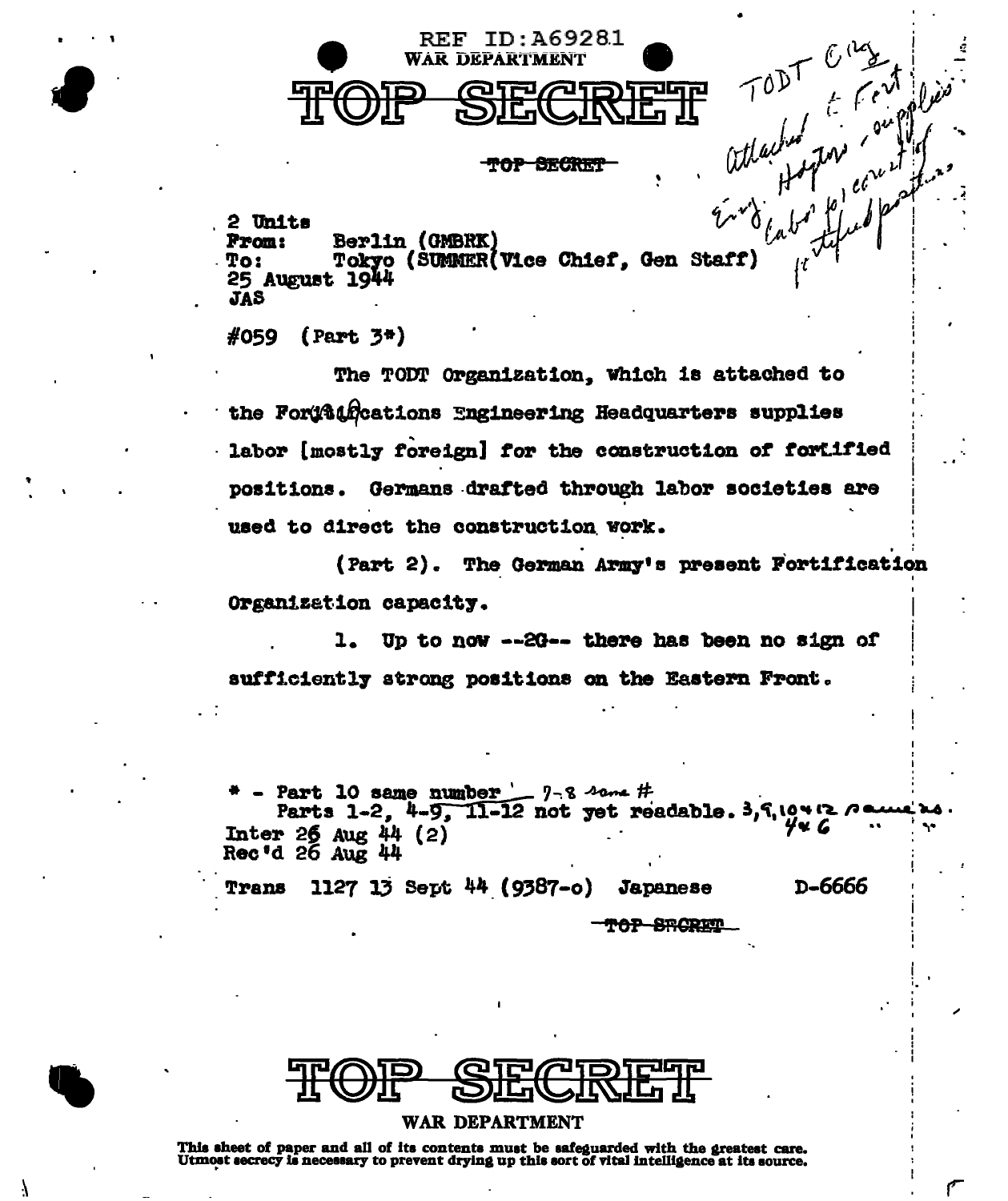

Berlin (GMBRK) **From:** To: **Tokyo (SUMMER)(Vice Chief, General Staff)** 25 August 1944 **JAS** 

#059 Part 4\*.

Consequently, the positions do not consist of many zones. but of about one zone only. This is caused by the great distances of the many fronts and the (?shortage?) of materials to construct such positions, as well as the labor and the means of transporting it.

2. The width of the position occupied by a division depends on the terrain. Of course, it is not always the same in every case, but this usually amounts to 15 to 20 kilometers, and at times to 40 kilometers.

Outline of the organization of the position. 3. The position installations are very fundamental,

Parts  $3,6,9,10$ , and 12 same number; parts  $1,2,5,\sqrt{7}$ , and 8 in process; part 11 not readable.

same tt

a - Continued in next part.

D-6666  $26$  Aug  $44$  $(2)$ **Inter** Japanese Rec'd  $26$  Aug 44 11 Oct 44 Trans  $(9390 - y)$ 

**TOP SECRET** 

#### WAR DEPARTMENT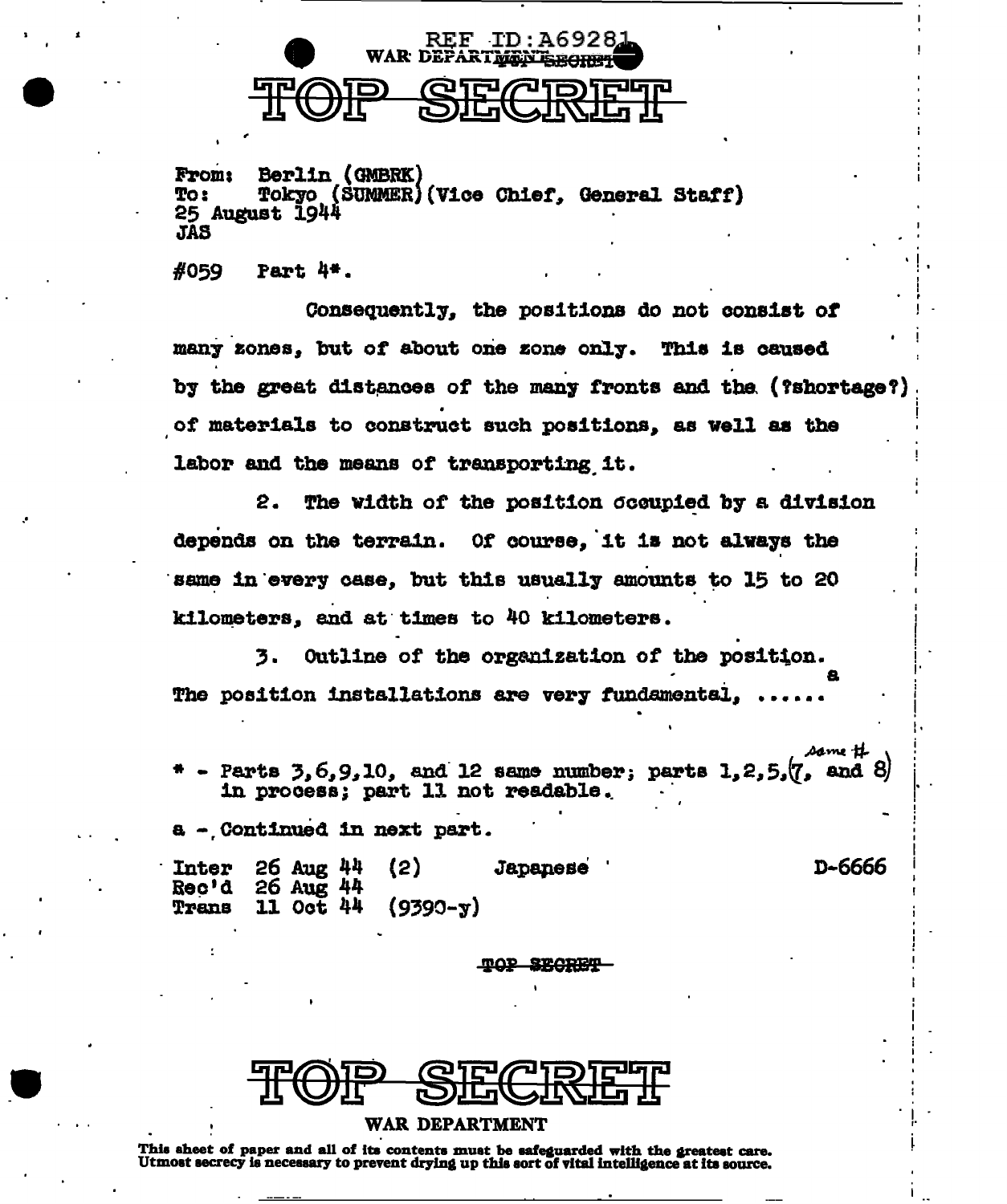

**TOP SECRET** 

Berlin (GMBRK) From: Tokyo (SUMMER (Vice-Chief, Gen. Staff)) To: 25 August 1944 **JAS** 

59 Part 5\*

they merely construct between the most advantageous line on the battlefield (this is called the "main line of combat") and a line 200 to 300 meters to its rear. two liaison trenches running parallel<sup>8</sup> to the lines. and some more liaison trenches which run perpendicular<sup>D</sup> to the main line, thus joining together the above two liaison lines. They construct also some short liaison trenches which shoot off from the above ones. Tank traps consist of positions covered by artillery set up on a line two to three kilometers to the rear of the main line of combat.

D-6666

Parts 1-4 and 6-12 same number. YOKO HOKO. TATE HOKO.

**Japanese Inter 26 Aug 44 (2)** Rec'd 26 Aug 44  $0912 - 5$  Dec  $44$ **Trans** {9399=8}

#### WAR DEPARTMENT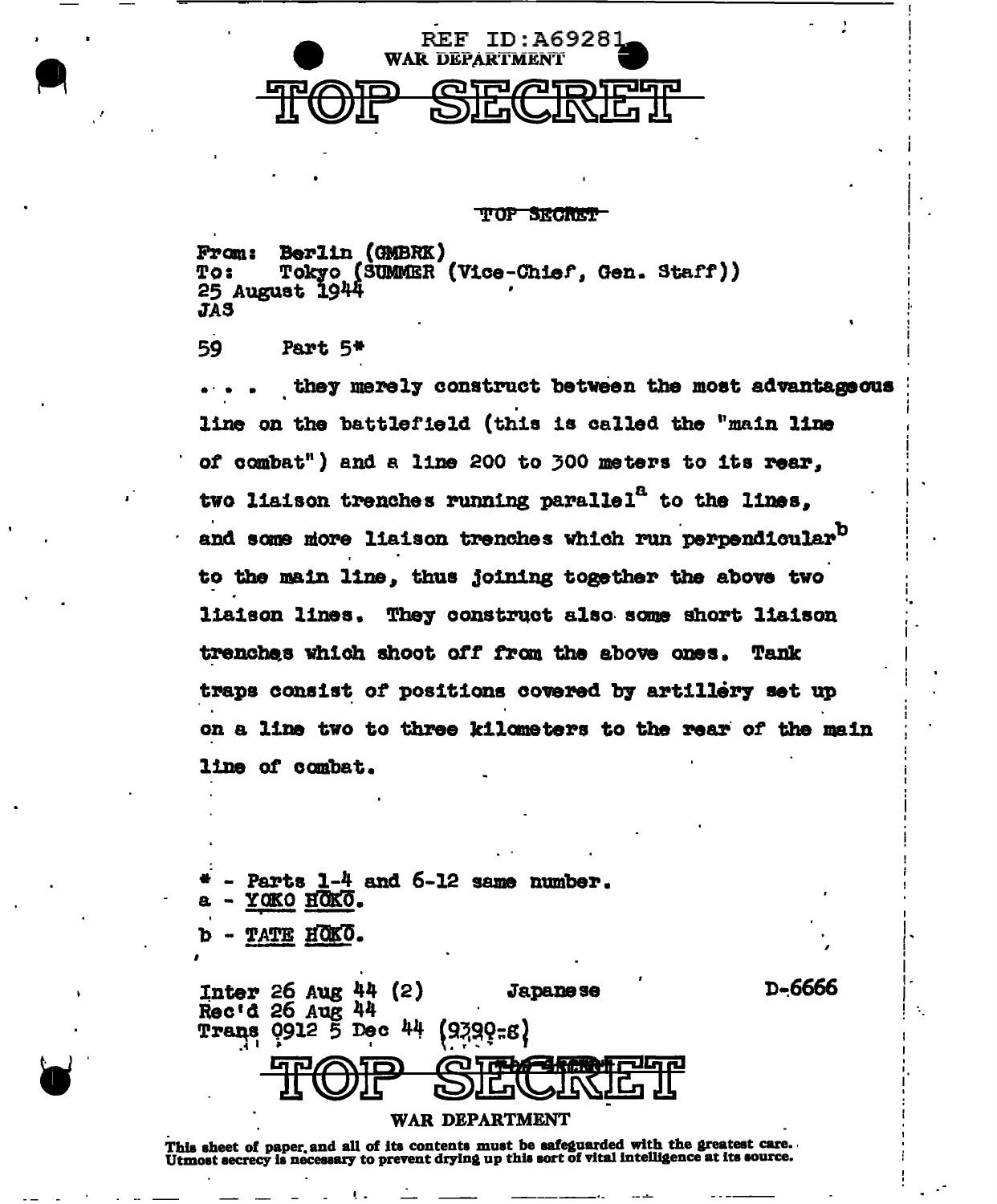

**From:** Berlin (GMBRK) **To:** Tokyo (SUMMER) (Vice Chief, General Staff) 25 August 1944 **JAS** 

#059 Part 6\*.

2. Between the main combat line and the artillery support positions are the so-called lines of defense. In this interval are placed all sorts of light and heavy infantry veapons. The artillery troops are usually located to the rear of the positions on the artillery (?line?).

The positions described in 1 are organized for 3. invincible defense by reinforcing them in time, materials. and labor, and by having all units from squads to battalions construct obstacles in their respective areas to afford a truly desperate defense.

Parts  $3,4,9,10$  and 12 same number; parts  $1,2,5(7$  and 8) in process; part 11 not readable.

| Inter 26 Aug $44$ (2)<br>Rec'd 26 Aug $44$ |                          | <b>Japanese</b> |
|--------------------------------------------|--------------------------|-----------------|
|                                            | Trans 11 Oct 44 (9390-y) |                 |

D-6666

same tt

**MOP SEGRET** 

#### **WAR DEPARTMENT**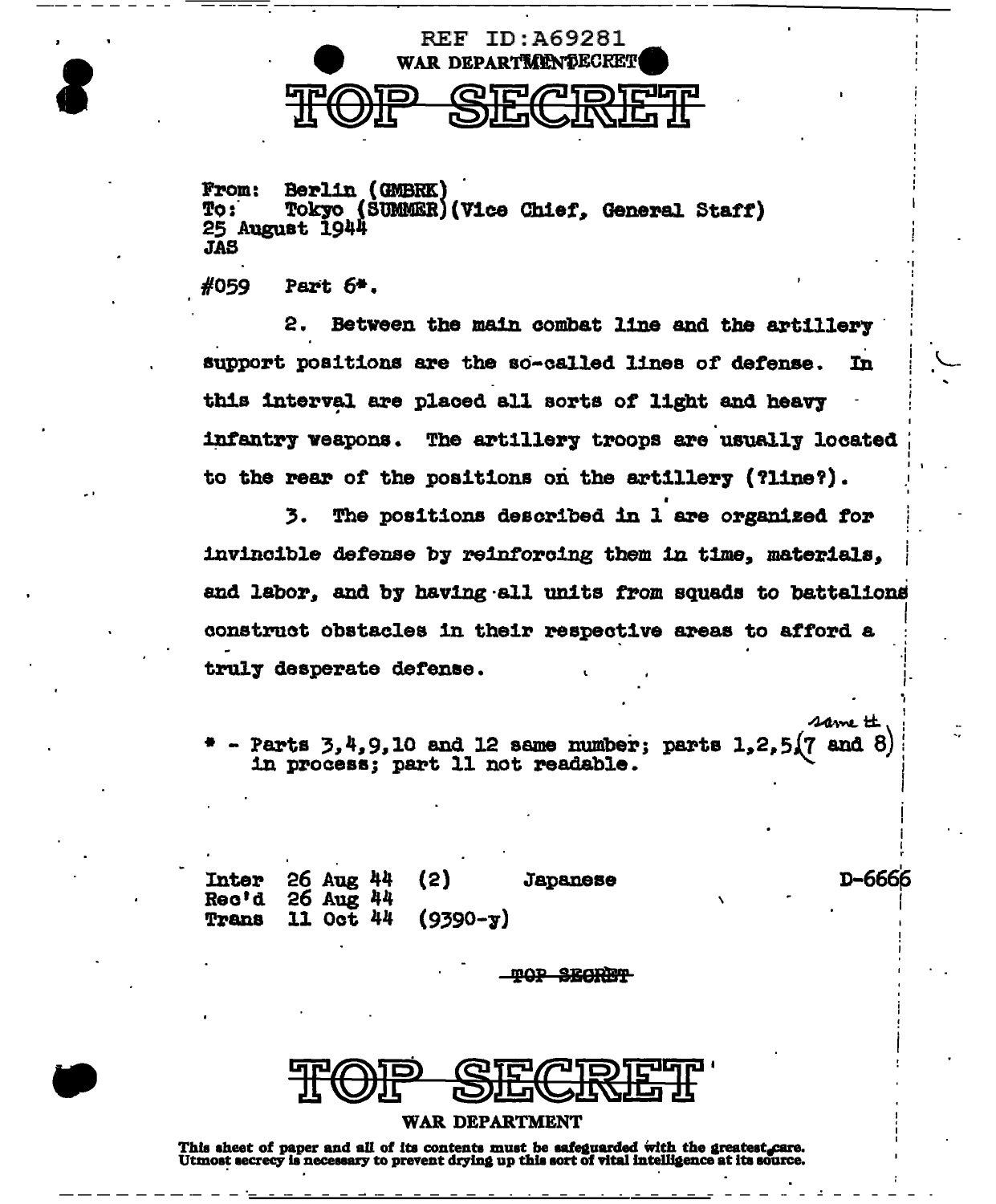# WAR DEPARTMENTE TOP SECRET

REF ID:A692Bl

From: Berlin ( GMBRK )<br>To: Tokyo ( Summer )<br>25 August 1944 JAS I ( 1 Vice Ch1et, General Statt)

 $\varnothing$ 59 Parts 7 and  $8^*$ 

III. Battle experiences bearing on the construction of fortifications:

1. Choice of position:

Since positions on the forward slopes are very often prematurely destroyed by concentrated fire on the occasion of any large-scale enemy offensive, they recommend the selection of positions on the rearward slopes. When ·positions on the rearward slopes are thus used, the losses inflicted by the enemy tend to be slighter, and the disadvantage of not being<br>close to the main fighting line is overcome in the fol-<br>lowing ways:

One can enhance an already adequate one can ennance an aiready adequate<br>fire-power by guiding it through observation, etc. carried out either from commanding heights to the rear or from

(Part 8)

the flank or, again, from individual positions set on the forward slopes.

I

I "

2. Anti-tank measures:

I (1). When one builds the tank-traps out in front of the main fighting lines, the disadvantages entailed in their use as positions for . assault against the enemy are great~r than the advanta~ gained by stopping the tanks with them.

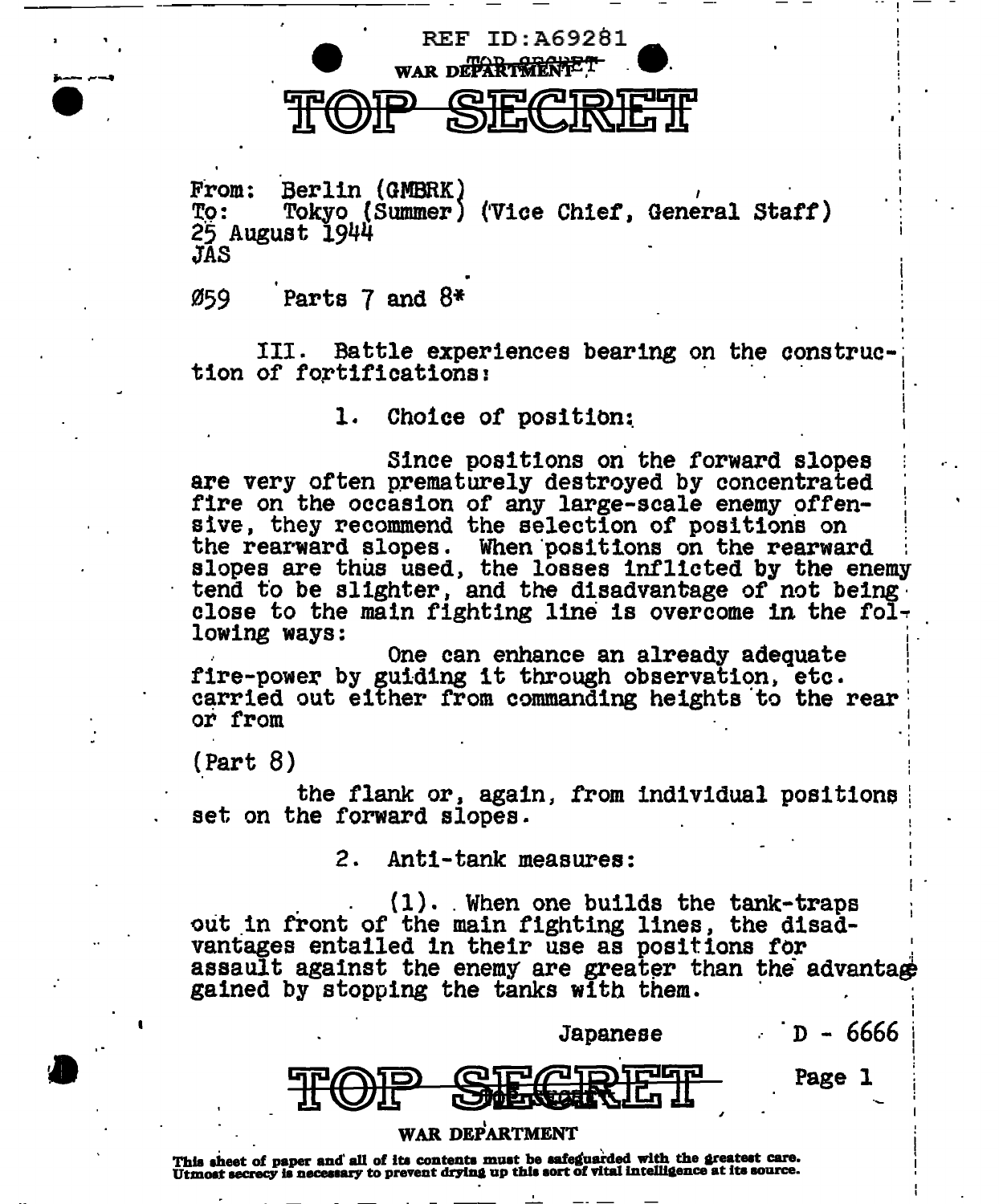

It is better to build the tank-traps<br>within the main zone of fortifications (and prefer-<br>ably in double lines) than out in front of the main fighting lines.

Parts 1,2,5 in process; Part 11 not readable;<br>Parts 3,4,6, 9,10, 12 same number.

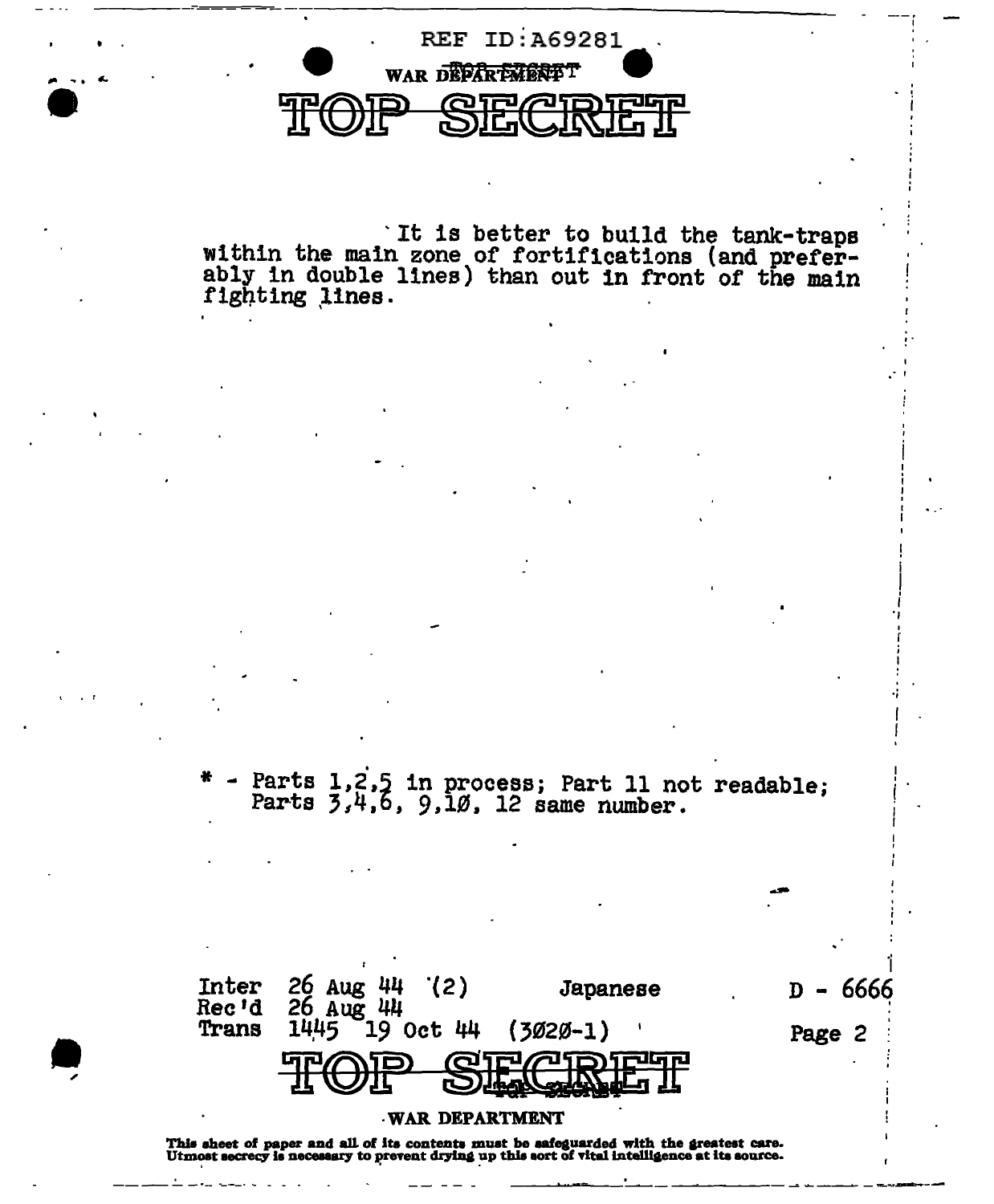2 Units

Berlin (GMBRK)<br>Berlin (GMBRK)<br>Tokyo (SUMMER (Vice Chief, Gen. Staff) and the land of the first of the first of the staff)<br>Part 9\*<br>2. Technique From: To: 25 August 1944 **JAS** 

#59

given area.

Mines will be laid to cover as much as possible every section of the area. In addition to this the tank traps mentioned earlier will also be employed to arrest tank activity.

In addition to setting up tank obstacles. 3. anti-tank guns must be placed to fire as much as possible on every part of the field. Moreover, in choosing the gun positions, it is necessary to use the terrain so that the guns will not be run over by the tanks.

4. Since the enemy has infantry troops following the tenks, these troops must be repulsed by machine-guns located near the anti-tank guns.

 $*$  - Parts  $\beta$  and 10 same number; parts 1,2,4-8, 11 and 12 . not yet readable.

Inter  $26$  Aug  $44$ D-6666  ${21}$ Japanese  $\text{T}.\text{cc}$ <sup>3</sup>d 26 Aug 44 Trans  $1553 - 18$  Sep 44  $(9390 - H)$ -<del>TOP SECRET</del>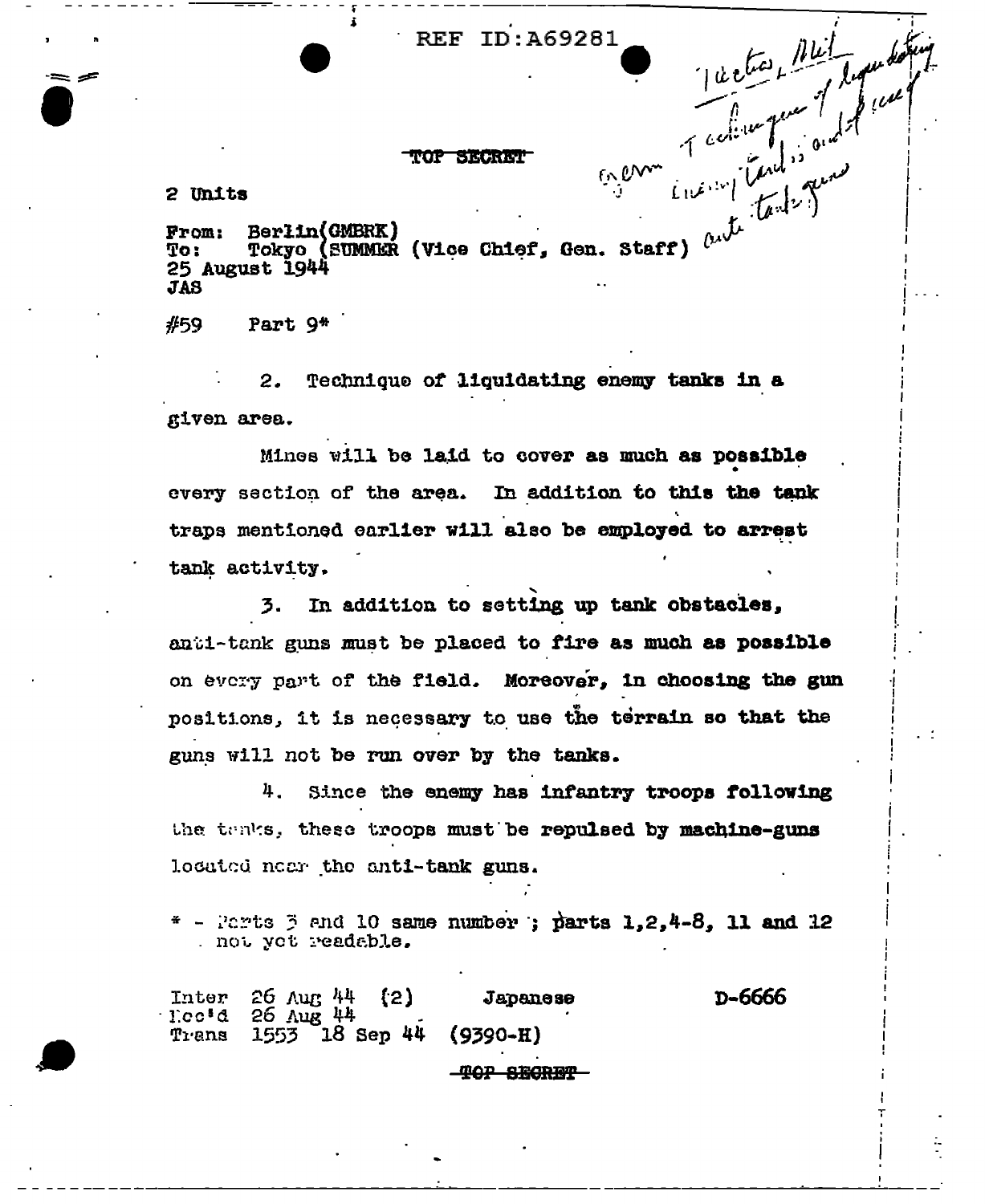

TOP SRCREP

Coastor in the colonial 2 Units Berlin (GMFRK) **From:** Tokyo (SUMMER (Vice Chief, General Staff)) To: 25. August 1.944 **JAS** 

 $#059$  (Part 10\*)

These anti-aircraft gun and machine gun positions are constructed and equipped so as to serve as nests of resistance.

> Provisions for defence against bombing: 3.

 $(1)$ Since fortifications on the Atlantic Coast were destroyed by heavy artillery carpets (TEPPICH). in the future permanent fortifications will have to be protected with armor and casemates.

(2) The dug outs and gun shelters on the Atlantic Coast were able to withstand both the carpets and naval gun fire.

Part 3 same number Parts  $1-2$ ,  $4-9$ , 11-12 not yet readable.

Inter 26 Aug  $44$  (2) **Japanese** D-6666 Rec'd 26 Aug 44 Trans 1127 13 Sept 44 (9387-o)

**MOP SECRET** 

#### WAR DEPARTMENT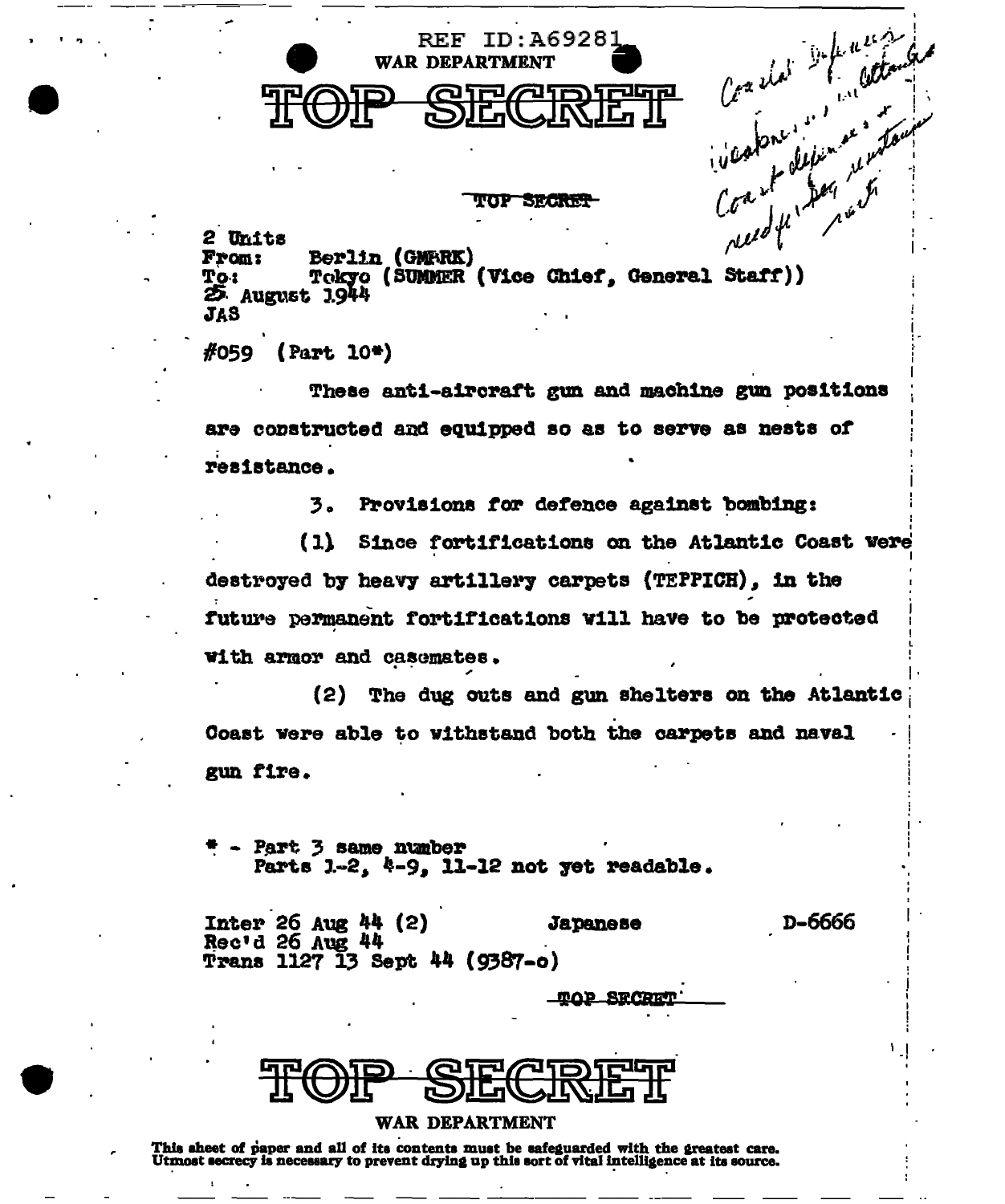

#### mop SROFIEP

**From:** Berlin (GMBRK) Tokyo (SUMMER (Vice-Chief. Gen. Staff)) **To:** 25 August 1944 **JAS** 

59 Part 11\*

Gun shelters in the future will be simple in construction. but a greater number of them will be built. The thickness of reinforced- concrete shelters is 150 centimeters, which makes them impossible to (?destroy?).

(3) RINGUSHUTENDO<sup>2</sup> (independent combat trenches for one or two men. attached to bunkers) are excellent for combat purposes (Atlantic coast fortifications and battle fields in the east).

> 4. Measures against attacks from the rear.

> > D-6666

Parts 1-10 and 12 same number. - German word, probably RINGSTELLE.

**Inter** 26 Aug 44  $(2, 4, 92)$ **Japanese** Rec'd 26 Aug 44 Trans 0912 5 Dec 44 (9590-g)



#### WAR DEPARTMENT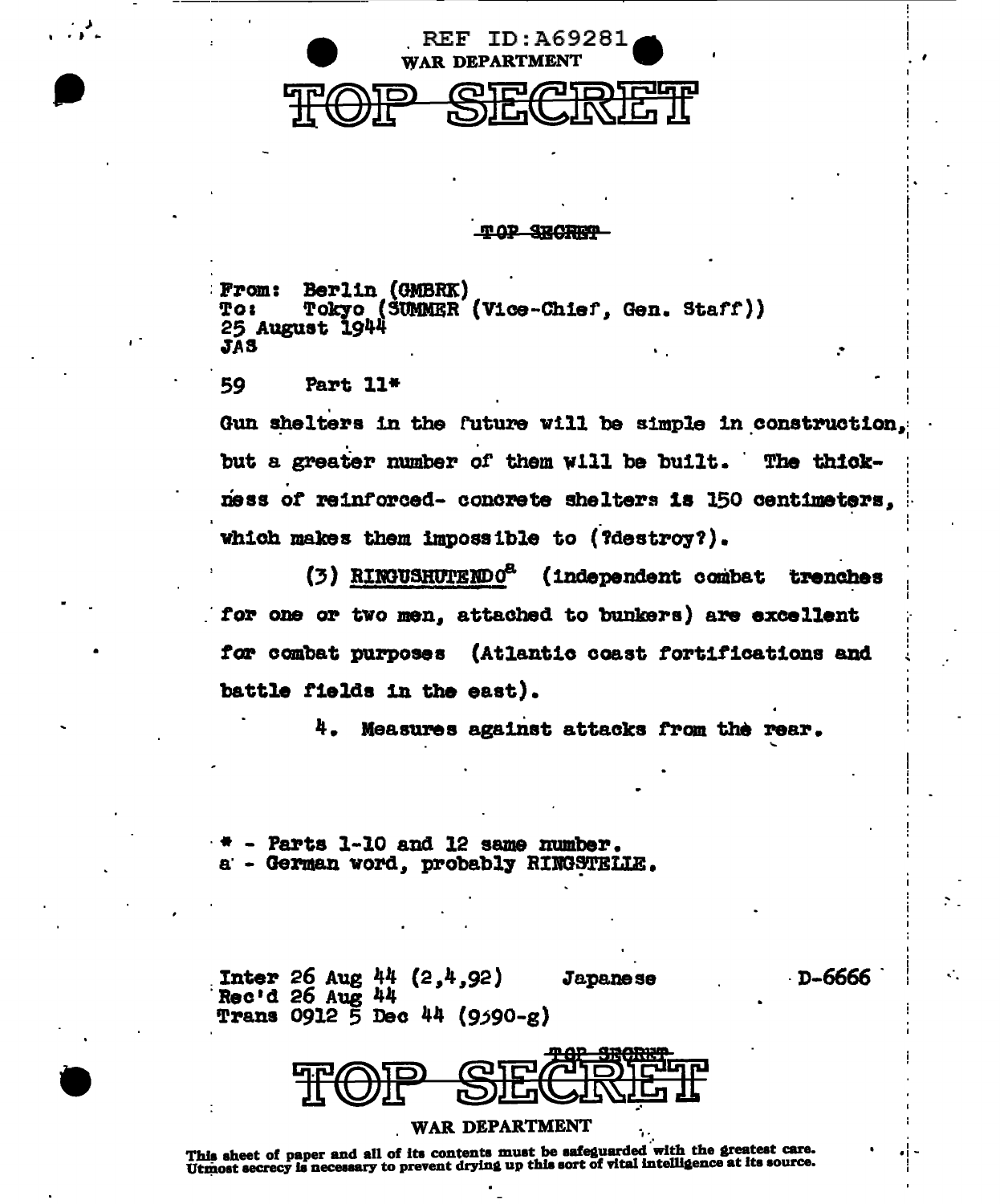**REF ID: A69281** 

TOP SECRET

2 Units

TEP Prices From: Berlin (GMBRK) Tokyo (SUMMER) (Vice Chief, General Staff)  $T_0$ : 25 August 1944 **JAS** 

 $\#059$  (Part 12\*).

1. Since the enemy usually swings around and attacks from the rear. it is necessary to organize key position resistance nests which can be defended on all 4 sides. (Atlantic Coast fortifications)

2. The above has proved effective through experience on the Eastern battle line. Therefore, in the chain defense system, too, they are constructing their internal organization on the key position resistance nests system.  $($ See part 2 $)$ .

- Parts  $3$ , 9 and 10 same number; parts  $1.2.4-8$ . 11 not readable.

 $26$  Aug  $44$  (2)<br> $26$  Aug  $44$ **Inter Japanese** Rec 'd **Trans 1427 23 Sep 44 (9603-f)** 

D<sub>7</sub>6666

**TOP SECRET**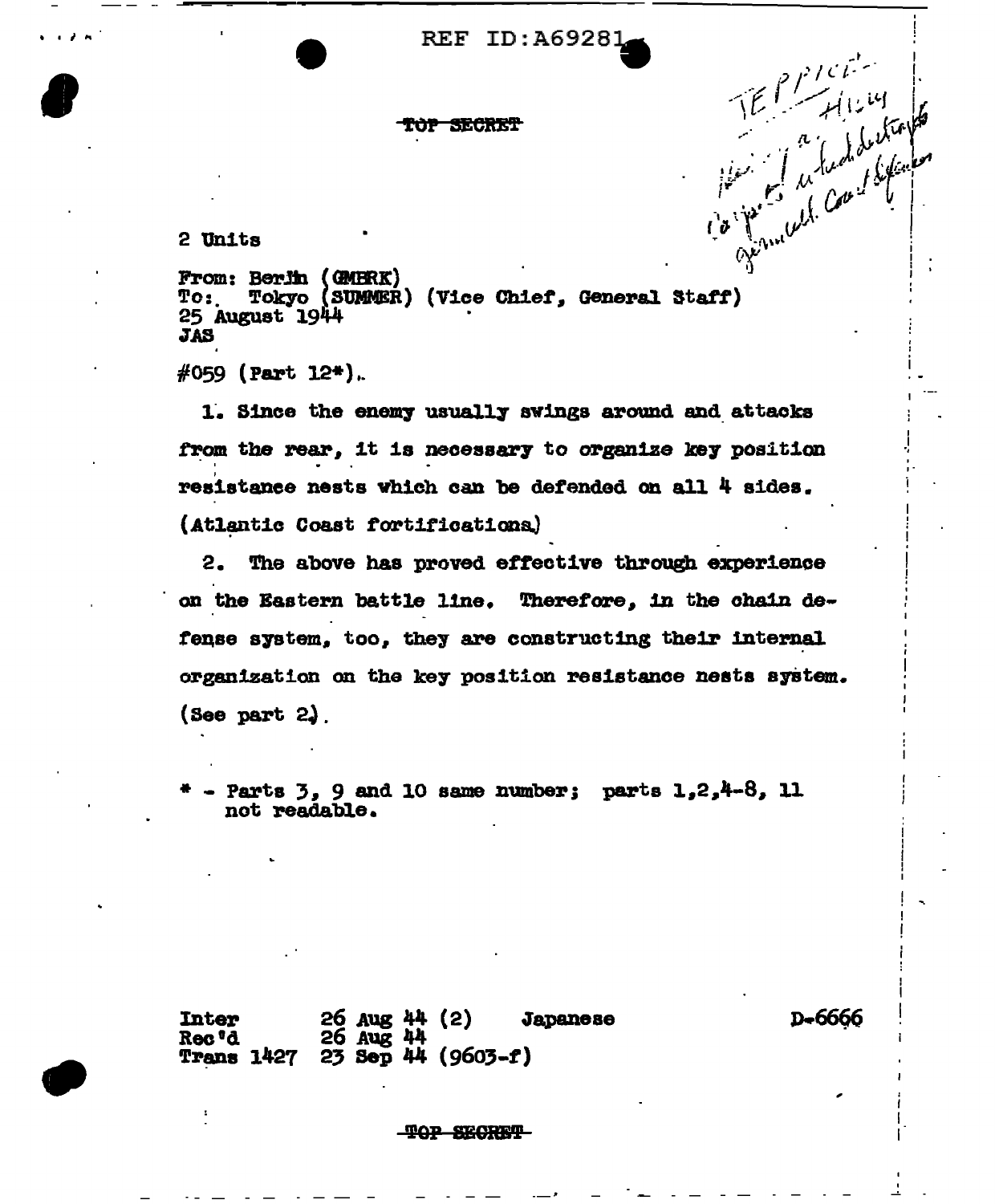| <b>REF ID: A69281</b><br>WAR DEPARTMENT<br>'runn<br>א−⊒ננכ |         |               |                           |  |                       |  |      |                  |  |
|------------------------------------------------------------|---------|---------------|---------------------------|--|-----------------------|--|------|------------------|--|
|                                                            |         |               |                           |  | <del>TOP SM:201</del> |  |      | $78 - 394$       |  |
|                                                            |         | $-$ de $7160$ |                           |  | 11 SEPT 44            |  | 2327 | c.               |  |
|                                                            | $-$ Tou | - 36          |                           |  | $q_1$ 496             |  | 52   | <b>SEPT 2220</b> |  |
|                                                            |         |               | Nika MANILA TO RABAUL (M) |  |                       |  |      |                  |  |

"I" Code Message #524, parts 1-4 complete.

In a certain area, there was considerable delay in the disposal of cryptographic materials after communications using them had been stopped. It was only after purchasing tobacco from some natives and discovering that pages from the Army Address Codebook  $#3$  had been used as wrappings for this tobacco that we realized the cryptographic materials had been compromised. This incident which occurred in the Southern Area leads us to believe that the material has fallen into enemy hands.

The numerous occurrences of compromise are deplorable. especially in view of the pressing war situation.

In the near future numerous types of new materials will be issued, the distribution of which will entail considerable difficulty. For this reason, we insist that there be no deviation from the regulations governing the distribution and transport of these materials, in order that the security of the Army's codes be preserved and allotments arrive safely.

Communication codebooks and discriminant additive books as well as conversion squares, etc. have easily distinguishable **Finith Thandling imperative.** characteristics Nived **WAR DEPARTMENT** 

RX-3943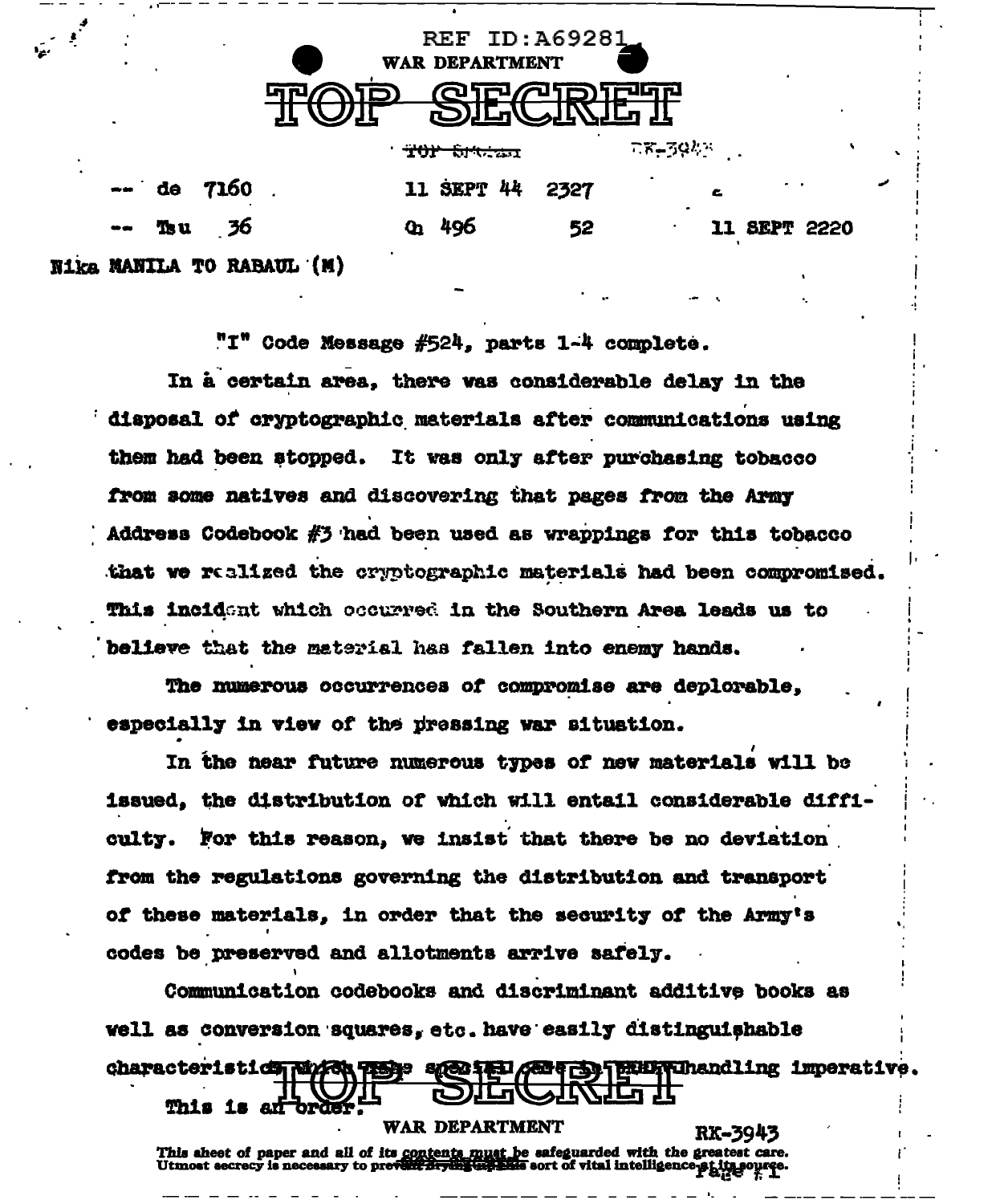

Message addressed to:

All offices under our direct control OKA (TSUKASA, NAMPOGUN YASEN TETSUDO SHIREIBU, NAMPOGUN BÖEKI KYÜSUIBU. NAMPOGUN / ?KOKU? 7 KYÖIKUTAI) MORI (HIXARI) **HAYASHI AKATSUKI** SAMBO HOMBU

| W.J.                     | 11 473 3273 47 33 322 | F11 903 4930 3782 1603<br>F11 743 1225 7028 4310<br>F11 289 0351 2604 8997 |  |
|--------------------------|-----------------------|----------------------------------------------------------------------------|--|
| $(8061, 1026, 1181 - f)$ |                       | RK~3943                                                                    |  |

**Trans 13 Oct 44** 

**Fage** #2

## **WAR DEPARTMENT**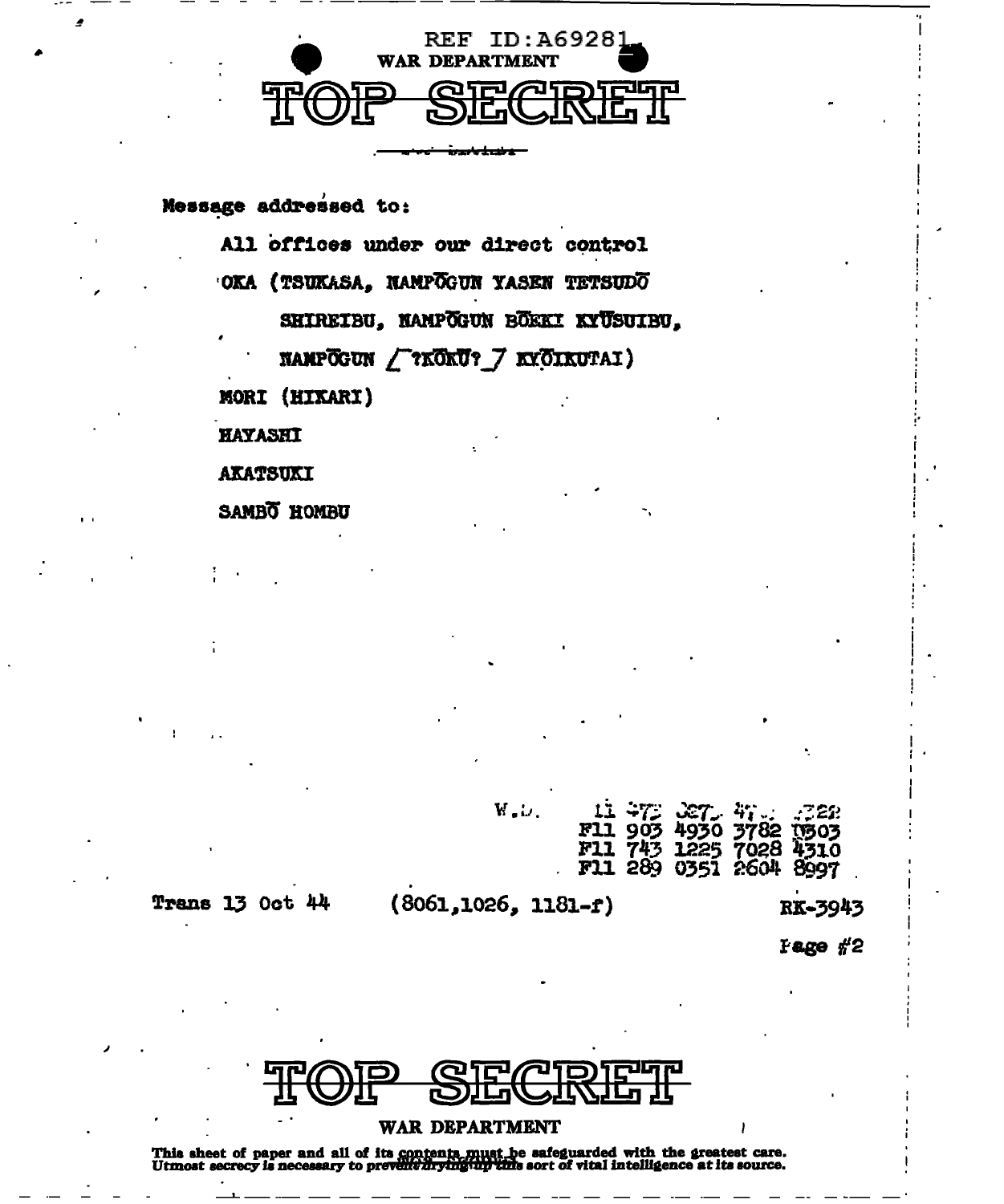

**TOP SECRET** 

F 38712-A

028 238 8131 0073 3887

| $-$ de $10280$ | 10 Jul 44 1852 |    | 95            |  |
|----------------|----------------|----|---------------|--|
| <b>Tsu 28</b>  | On 299         | 52 | 9 Jul 44 2320 |  |

ATE: --E--

 $\sqrt{6}$ 

Manila to Menado

"I" Staff #1 Message #876, Part 1

Because there are many careless points in the handling of --1G-- secret documents, they get lost (stolen). The frequent occurrences (of this) are indeed very regrettable. Recently we got a spy report<sup>a</sup> that the enemy is planning to steal orders and important documents on all fronts, so ---

CHOHO.

|  | Trans 11 Net of 129 - QTP ATDITUM 38712-A |  |
|--|-------------------------------------------|--|
|  | TOIL <b>DECTION</b>                       |  |
|  | · WAR DETARTMENT                          |  |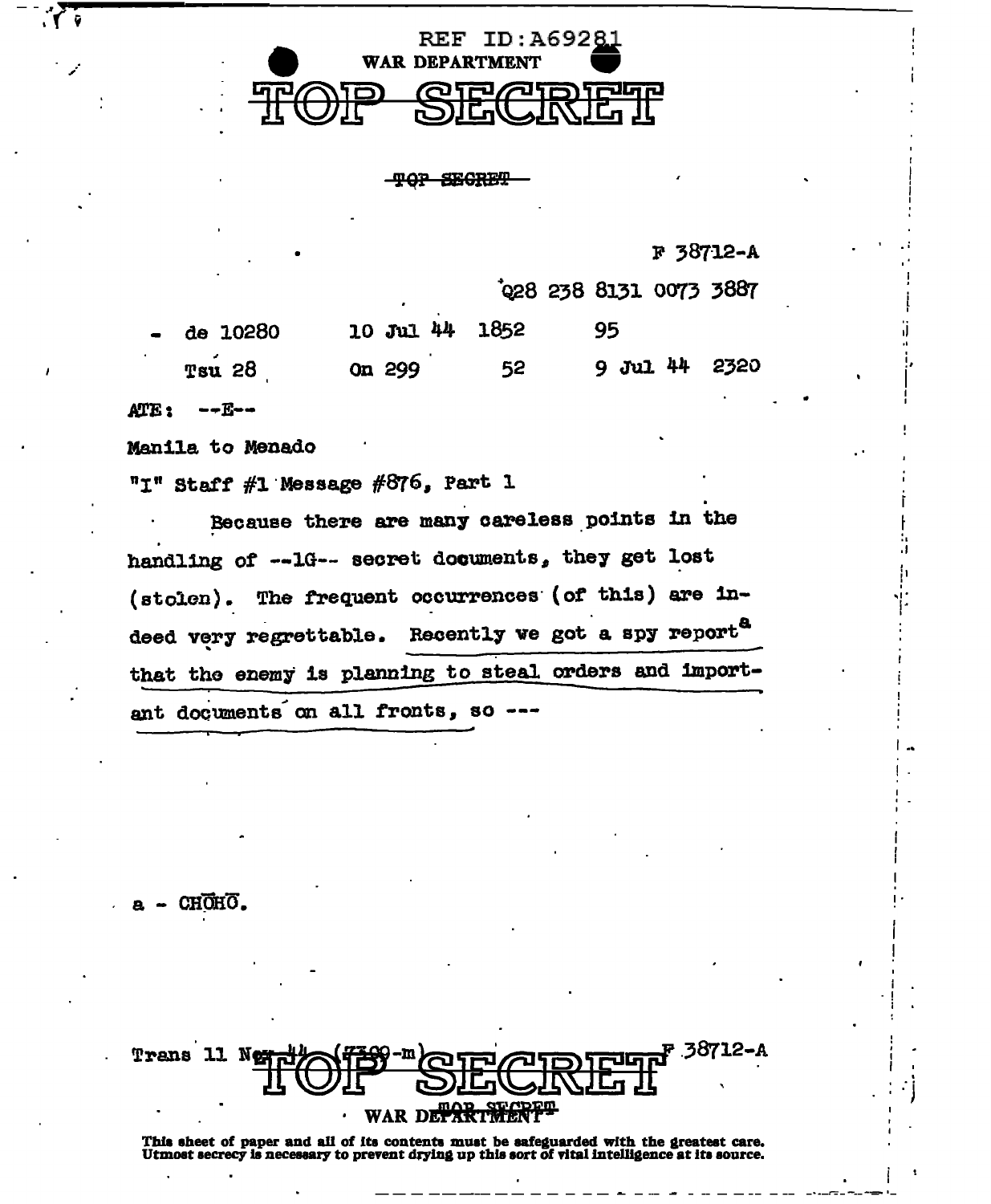| $\bullet$<br>24.                                                                                                                                                                                                                                                                                                                                            | ٠  | $\bullet$ | $\blacksquare$ | ----<br>W. R. 81<br>TOP SECREP | エレ・ユリノムソ州 |                             |  |
|-------------------------------------------------------------------------------------------------------------------------------------------------------------------------------------------------------------------------------------------------------------------------------------------------------------------------------------------------------------|----|-----------|----------------|--------------------------------|-----------|-----------------------------|--|
| $\frac{1}{2} \sum_{i=1}^n \frac{1}{2} \sum_{i=1}^n \frac{1}{2} \sum_{i=1}^n \frac{1}{2} \sum_{i=1}^n \frac{1}{2} \sum_{i=1}^n \frac{1}{2} \sum_{i=1}^n \frac{1}{2} \sum_{i=1}^n \frac{1}{2} \sum_{i=1}^n \frac{1}{2} \sum_{i=1}^n \frac{1}{2} \sum_{i=1}^n \frac{1}{2} \sum_{i=1}^n \frac{1}{2} \sum_{i=1}^n \frac{1}{2} \sum_{i=1}^n \frac{1}{2} \sum_{i=$ | de | 6440      |                | 29 JUL 44                      | 1425      | 95                          |  |
| $\bullet$                                                                                                                                                                                                                                                                                                                                                   | T  | 1628      | o              | 238                            | 59        | $\cdot$<br>29 JUL 1400<br>F |  |
| 'M TO M (M)                                                                                                                                                                                                                                                                                                                                                 |    |           |                | $\blacksquare$                 |           | TRANS $#$ 1026              |  |

 $D \cdot \lambda$ 69231

IKIOI SEN Staff Message #154, parts 1 and 2

Beginning 1 August, please use temporarily (until the arrival of the main body of the GUN SHIREIBU) the KAGAYAKI SHUDAN Codebook when communicating with our SENTO SHIREIJO.

Further, from the point of view of the present war situation concerning the BIAK and NOENFOOR detachments, there is an excess of rigmarole and waste of time connected with the compilation and distribution of cryptographic materials. In addition, we are afraid that communication will become impossible, since the materials may not be ready on time. Under these circumstances, please (?communicate with?) the S.A. HOMEN BUTAI.

End message

Toucham

w.s.# W6 985 5331 2132 8568 W6 454 3574 0481 5465

This is the original of the "rigamarole and C.I. Comment waste of time" reference. TOP SECRET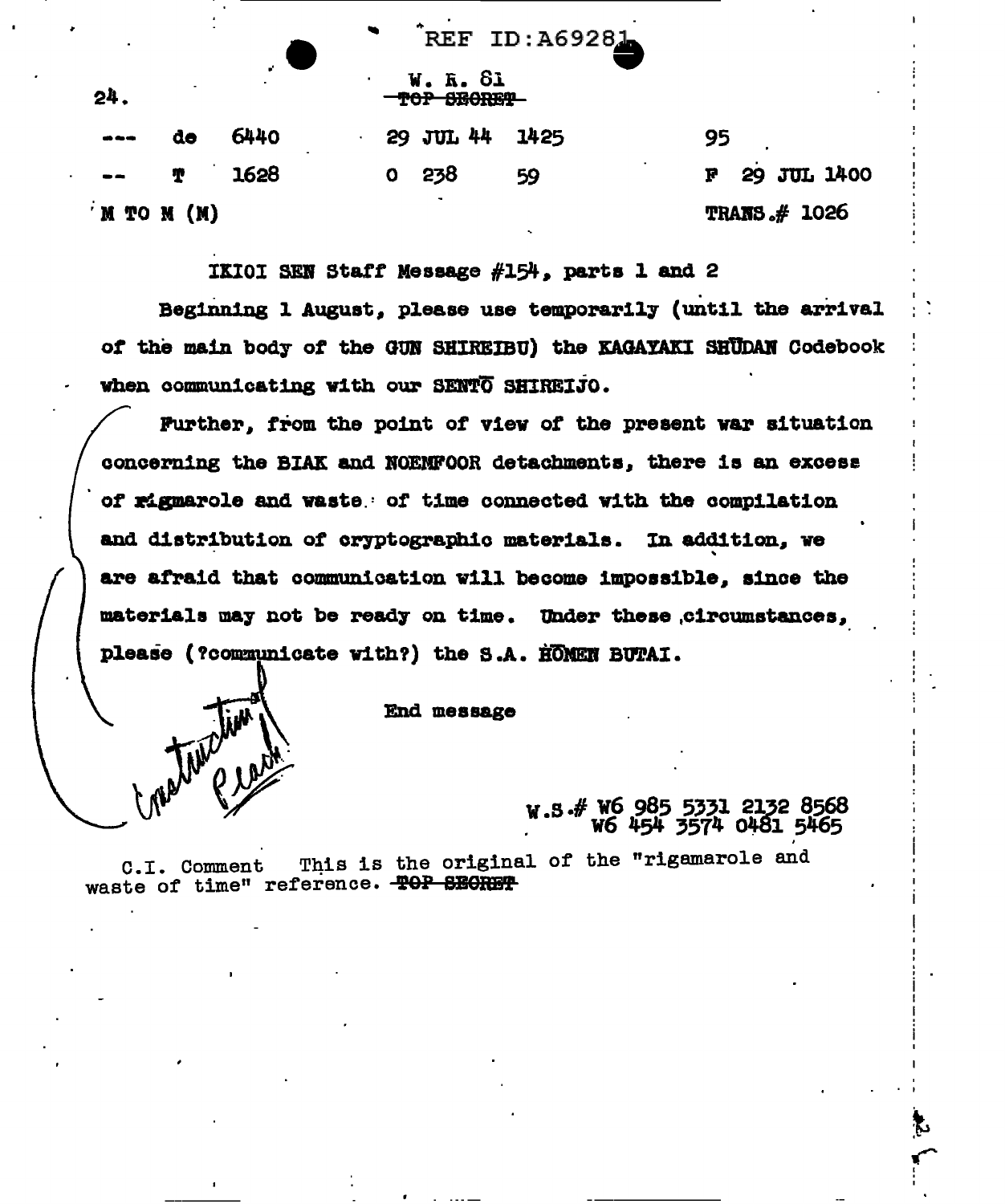**REF ID:A6928** 

<del>POP SECRET</del>

7552

Washington (Afghan Minister) (Afghan Legation) From: Kabul (Foreign Office) To: 15 August 1944 **AFA** 

 $\frac{25}{25}$ 

In continuation of my dispatch  $#584$ . For some time now the Legation has been without a servant. All my efforts in various cities through employment agencies, personal Afghan and Indian acquaintances, and other agencies - and even also in Canada - have been utterly fruitless. **The** State Department unofficially has also made many attempts to help me. Moreover, every servant demands a wage of tventy-five dollars.

This situation is unbearable and has driven me to desperation. Two days ago I had to open the door myself for the Iranian Minister. Then, since there was no one to open the door for the man who came to read the electric meter, I had to excuse myself from His Excellency to go open the door for him.

--U-- therefore cither send me at once a capable servant. or grant me immediately the salary I have proposed, or send a Minister who is able to endure this state of affairs, since, with all due respect, I have neither the qualifications of a doorman nor those of a sweeper. .a - Not available. #136160 Inter 15 Aug 44 (59) Afghan Rec'd 17 Aug 44 Trans 20 Aug 44 (5040-B) **TOP SECRET** 

be quested